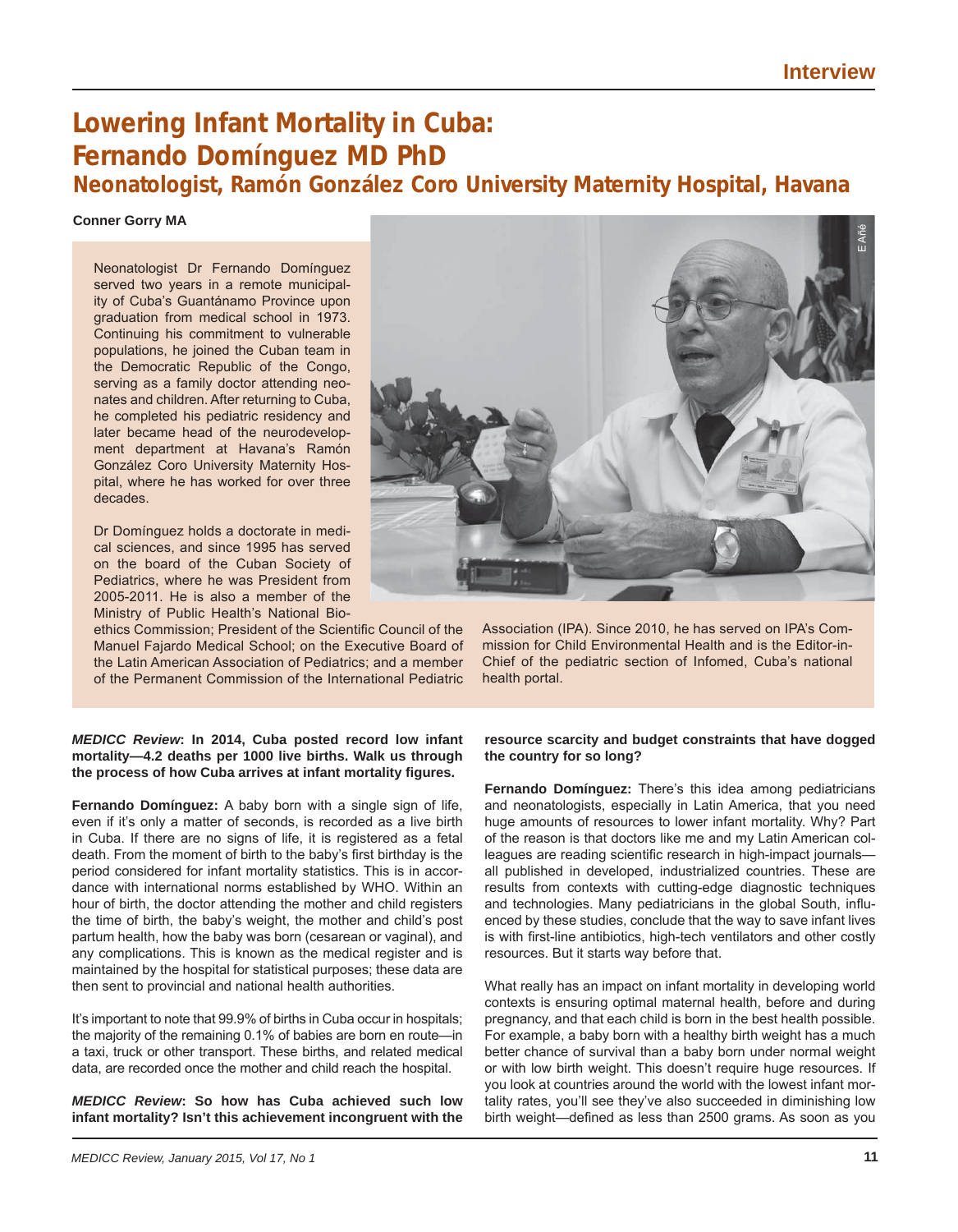decrease the low birth weight rate, you have an impact on infant and under-5 mortality. If a mother goes to term and the child is born with a healthy birth weight, without infections or anemia, the prognosis is very good for that baby.

Our low birth weight rate is now 5%—lower than the USA. Can we lower it further? Probably. We are continuously evolving the program to try to improve our low birth weight rate. One area where there is still work to do is with women under the age of 20—teen pregnancy is classified as high risk in Cuba and these mothers are more likely to have low birth weight babies. So if we can decrease teen births, we may be able to have an impact on the low birth weight rate. Nevertheless, teen mothers who decide to have their babies are given all the support and services they need for a healthy birth, including specialized attention at maternity homes.

## *MEDICC Review***: Speaking of maternity homes**—**these are facilities for high-risk pregnancies, correct? Are women obliged to move into one once their pregnancy is classifi ed as high risk?**

**Fernando Domínguez:** Living in a maternity home for a period of time is completely voluntary, a decision made by the mother in consultation with her medical team. Here, we also see the benefits of universal education: in Cuba, women have at least a ninth grade education and understand how maternity homes protect and promote their health and that of their fetus. I'll tell you a story: when I was serving in Guantánamo Province after medical school, I had a patient pregnant with her fifth child. Her home was separated from the neighboring town by a river. She was geographically isolated, which put her at risk. Her husband said: she can't go to a maternity home. Who will take care of the other four children? And I explained that she'd be going to the maternity home for a couple of months and if she didn't, both she and the child could be at risk. If she were to die, I explained, then she wouldn't be gone for a couple of months, she'd be gone for good. Who would take care of the other children then? Cuban parents understand the how and why of maternity homes and when we explain the percentage of high-risk pregnancies that present complications, and how those complications can be prevented, they weigh the logic of the argument. As a result, most agree to live in a maternity home for the time indicated by their doctors.

Maternity homes offer several important benefits: women receive a diet tailored to their nutritional needs, their stress levels are lowered, and they learn how to be better mothers. As soon as they meet other mothers-to-be in the maternity home, they're learning how to hold a baby, how to maintain proper hygiene, how to feed the baby, breast feed, etc. Plus we hold classes and workshops. Maternity homes aren't 'mommy warehouses.' Pregnant women aren't just parked there—if that were the case, these facilities wouldn't be fulfilling their goal: to lower infant and maternal mortality rates.

## *MEDICC Review***: When you started medical school, the infant mortality rate was 45 per 1000 live births. Substantial progress has been made since then. Is it be lowered the rate further?**

**Fernando Domínguez:** This is a very interesting question. The top three causes of infant mortality in Cuba are: congenital conditions and genetic disorders; complications during the perinatal stage; and infections—mainly acute respiratory infections. Can we lower the number of infant deaths due to perinatal complications and infections? Yes. Can we lower the number of congenital malformations? Probably—especially since each of Cuba's 168 municipalities has a genetic counselor and genetic testing is available.

How low can we go? We don't know. Scandinavian countries and Japan, for example, have lower infant mortality, so it is possible, but there is a limit. I liken it to the 100-meter sprint. When I was a child, I remember a Cuban sprinter setting a record for running 100 meters in 10 seconds. I never thought someone could go faster because human beings, with their biological characteristics, have limits to how fast they can run. But then came improvements in training, track conditions, footwear, and—lo and behold—look at Usain Bolt! But with infant mortality, there's a limit. What's the limit? We don't know but we'll never see a rate of zero infant mortality. We can record 0% infant mortality in a municipality, we can record zero infant deaths during a certain period, but obviously, it won't be like that over greater areas or time frames. This is so because there are prenatal and post-partum factors that contribute to infant mortality, which can't be mitigated—certain genetic conditions, for instance, which are incompatible with life but the parents choose to have the baby anyway.

*MEDICC Review***: Your comment begs the question: are parents encouraged to abort a fetus once a genetic condition is detected? Especially life-threatening conditions, since bioethics aside**—**this would be a fairly straightforward way to lower infant mortality.**

**Fernando Domínguez:** Our duty as doctors, as caregivers, isn't to serve statistics, it's to serve our patients, to improve their health and contribute to the happiness of their family. Of course, in Cuba, we have strict national protocols regulating abortions, which are legal in our universal system. As soon as a genetic disorder is detected in a fetus, the parents receive specialized services, beginning with a genetics counselor who then becomes part of the antenatal care team. This counselor explains the diagnosis and nature of the disorder, the complications that can arise, treatment, and the options available to them—abortion and the possibility of taking the baby to term among them. Many of these parents opt to have the baby regardless of the genetic condition. They know they can count on universal services throughout the child's life, including a national pediatric cardiology network, a similar network for neonatal surgery and other highly-specialized services, which allay fears. Some of these couples have been trying to get pregnant for a long time and feel it may be their only chance to have a child. Our job is about the human element, not indicators.

## *MEDICC Review:* **Can you give our readers some specifi cs about Cuba's infant mortality prevention program? What steps have been taken to improve newborn health and survival rates?**

**Fernando Domínguez:** Our emphasis is always on prevention first and we've seen good results using this approach. Our primary care system provides at least 13 antenatal checkups for every pregnant woman, plus we have meticulously designed protocols. This is achieved through national programs implemented decades ago, such as the Maternal–Child Health Program, coupled with prenatal and pediatric intensive care units. Our programs are also adaptable, they evolve with changing circumstances—economic, environmental, or whatever contextual change affecting health. In the